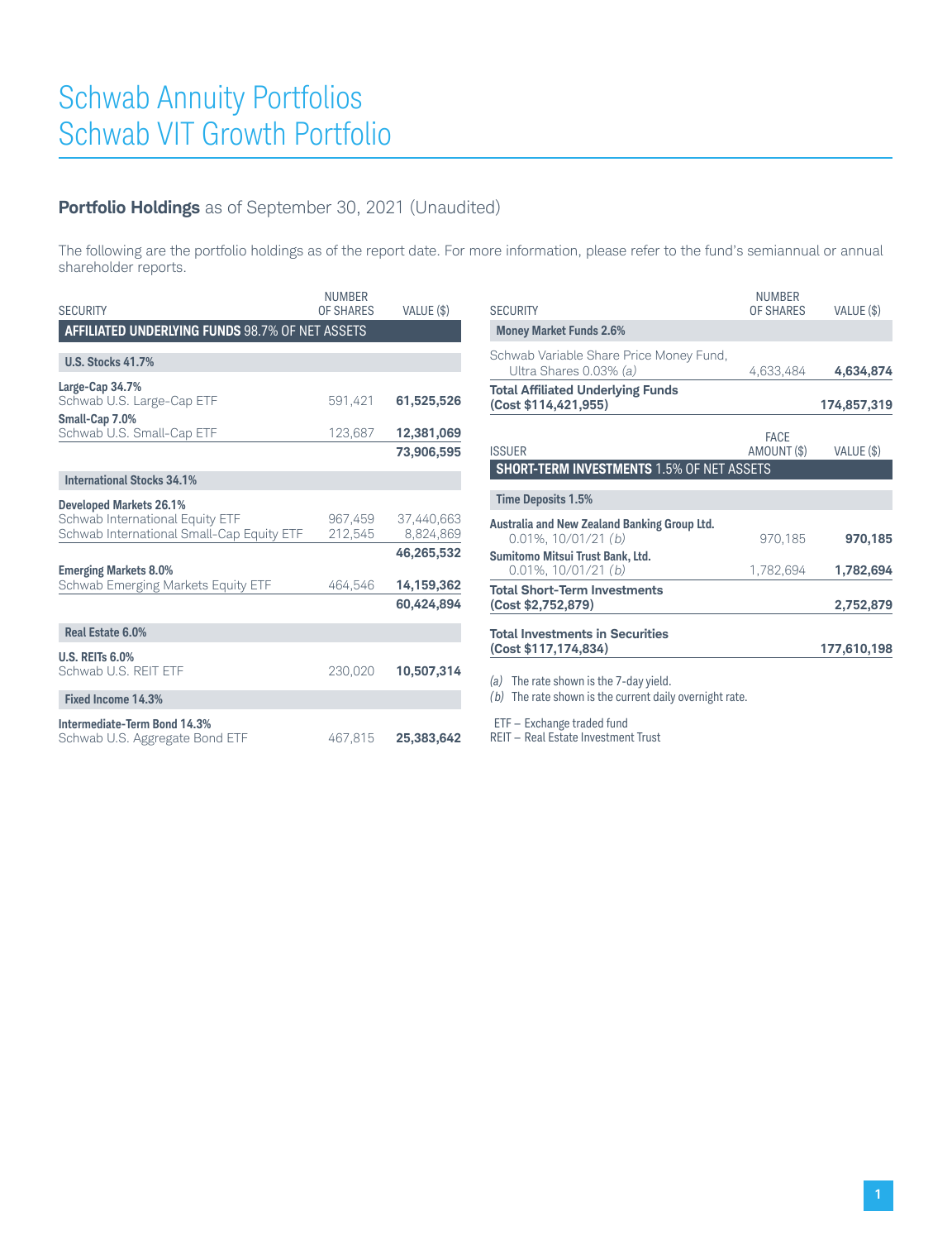# **Portfolio Holdings** (Unaudited) continued

Below is a summary of the fund transactions with its affiliated underlying funds during the period ended September 30, 2021:

|                                                                           | <b>VALUE AT</b><br>12/31/20 | <b>PURCHASES</b> | <b>SALES</b>   | REALIZED GAINS<br>(LOSSES) | NET CHANGE IN<br>UNREALIZED<br>APPRECIATION<br>(DEPRECIATION) | <b>VALUE AT</b><br>9/30/21             | <b>BALANCE</b><br>OF SHARES<br><b>HELD AT</b><br>9/30/21 | <b>DISTRIBUTIONS</b><br><b>RECEIVED</b> |
|---------------------------------------------------------------------------|-----------------------------|------------------|----------------|----------------------------|---------------------------------------------------------------|----------------------------------------|----------------------------------------------------------|-----------------------------------------|
| AFFILIATED UNDERLYING FUNDS 98.7% OF NET ASSETS                           |                             |                  |                |                            |                                                               |                                        |                                                          |                                         |
| <b>U.S. Stocks 41.7%</b>                                                  |                             |                  |                |                            |                                                               |                                        |                                                          |                                         |
| Large-Cap 34.7%<br>Schwab U.S. Large-Cap ETF<br>Small-Cap 7.0%            | \$58,193,175                | \$2,579,176      | (\$7,314,795)  | \$2,382,215                | \$5,685,755                                                   | \$61,525,526                           | 591,421                                                  | \$569,747                               |
| Schwab U.S. Small-Cap ETF                                                 | 11,716,761                  | 1,043,175        | (1,791,353)    | 869,401                    | 543,085                                                       | 12,381,069                             | 123,687                                                  | 86,989                                  |
|                                                                           |                             |                  |                |                            |                                                               | 73,906,595                             |                                                          |                                         |
| <b>International Stocks 34.1%</b>                                         |                             |                  |                |                            |                                                               |                                        |                                                          |                                         |
| <b>Developed Markets 26.1%</b>                                            |                             |                  |                |                            |                                                               |                                        |                                                          |                                         |
| Schwab International Equity ETF<br>Schwab International Small-Cap Equity  | 34,551,019                  | 3,839,770        | (3,463,592)    | 325,735                    | 2,187,731                                                     | 37,440,663                             | 967,459                                                  | 316,490                                 |
| <b>ETF</b>                                                                | 8,321,742                   | 310,603          | (636, 350)     | 95,194                     | 733,680                                                       | 8,824,869                              | 212,545                                                  | 45,506                                  |
| <b>Emerging Markets 8.0%</b><br><b>Schwab Emerging Markets Equity ETF</b> | 13,509,447                  | 2,068,186        | (1,366,285)    | 283,886                    | (335, 872)                                                    | 46,265,532<br>14,159,362<br>60,424,894 | 464,546                                                  | 87,346                                  |
|                                                                           |                             |                  |                |                            |                                                               |                                        |                                                          |                                         |
| Real Estate 6.0%                                                          |                             |                  |                |                            |                                                               |                                        |                                                          |                                         |
| <b>U.S. REITs 6.0%</b><br>Schwab U.S. REIT ETF                            | 9,896,121                   | 175,075          | (1,488,469)    | 191,518                    | 1,733,069                                                     | 10,507,314                             | 230,020                                                  | 105,917                                 |
| Fixed Income 14.3%                                                        |                             |                  |                |                            |                                                               |                                        |                                                          |                                         |
| Intermediate-Term Bond 14.3%<br>Schwab U.S. Aggregate Bond ETF            | 22,821,691                  | 4,103,346        | (821, 577)     | (21, 110)                  | (698,708)                                                     | 25,383,642                             | 467,815                                                  | 345,529                                 |
| <b>Money Market Funds 2.6%</b>                                            |                             |                  |                |                            |                                                               |                                        |                                                          |                                         |
| Schwab Variable Share Price Money Fund,<br><b>Ultra Shares</b>            | 4,633,903                   | 971              |                |                            |                                                               | 4,634,874                              | 4,633,484                                                | 1,029                                   |
| <b>Total Affiliated Underlying Funds</b>                                  | \$163,643,859               | \$14,120,302     | (\$16,882,421) | \$4,126,839                | \$9,848,740                                                   | \$174,857,319                          |                                                          | \$1,558,553                             |

\* Distributions received include distributions from net investment income and capital gains, if any, from the underlying funds.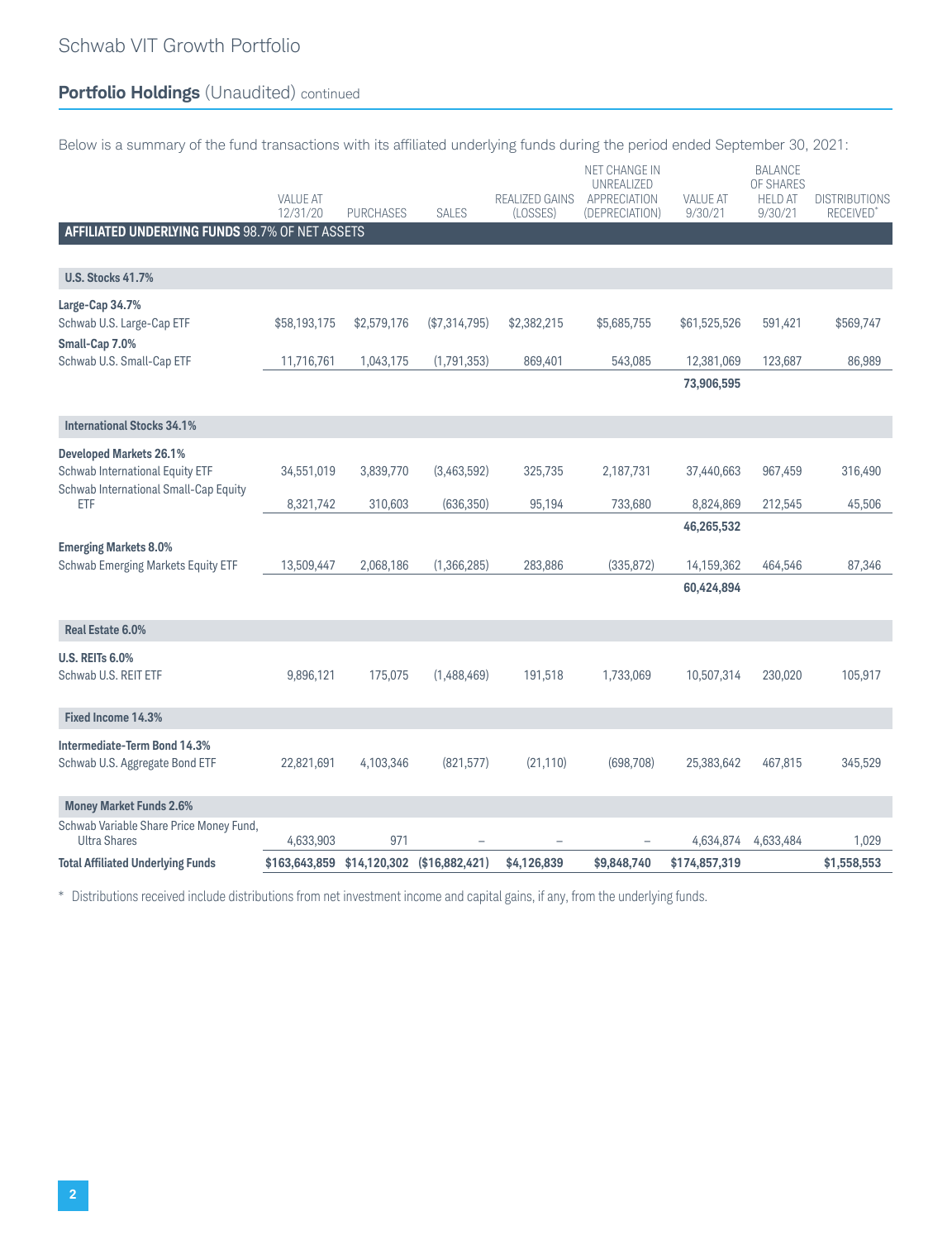## **Portfolio Holdings** (Unaudited) continued

The following is a summary of the inputs used to value the fund's investments as of September 30, 2021:

| <b>DESCRIPTION</b>                       | QUOTED PRICES IN<br>ACTIVE MARKETS FOR<br><b>IDENTICAL ASSETS</b><br>(LEVEL 1) | OTHER SIGNIFICANT<br>OBSERVABLE INPUTS<br>(LEVEL 2) | SIGNIFICANT<br>UNOBSERVABLE INPUTS<br>(LEVEL 3) | <b>TOTAL</b>  |
|------------------------------------------|--------------------------------------------------------------------------------|-----------------------------------------------------|-------------------------------------------------|---------------|
| <b>Assets</b>                            |                                                                                |                                                     |                                                 |               |
| Affiliated Underlying Funds <sup>1</sup> | \$174,857,319                                                                  | $S-$                                                | $S-$                                            | \$174,857,319 |
| Short-Term Investments <sup>1</sup>      |                                                                                | 2.752.879                                           | -                                               | 2,752,879     |
| <b>Total</b>                             | \$174,857,319                                                                  | \$2,752,879                                         | $S-$                                            | \$177,610,198 |

<sup>1</sup> As categorized in the Portfolio Holdings.

Fund investments in mutual funds and ETFs are classified as Level 1, without consideration to the classification level of the underlying securities held by the mutual funds and ETFs, which could be Level 1, Level 2 or Level 3.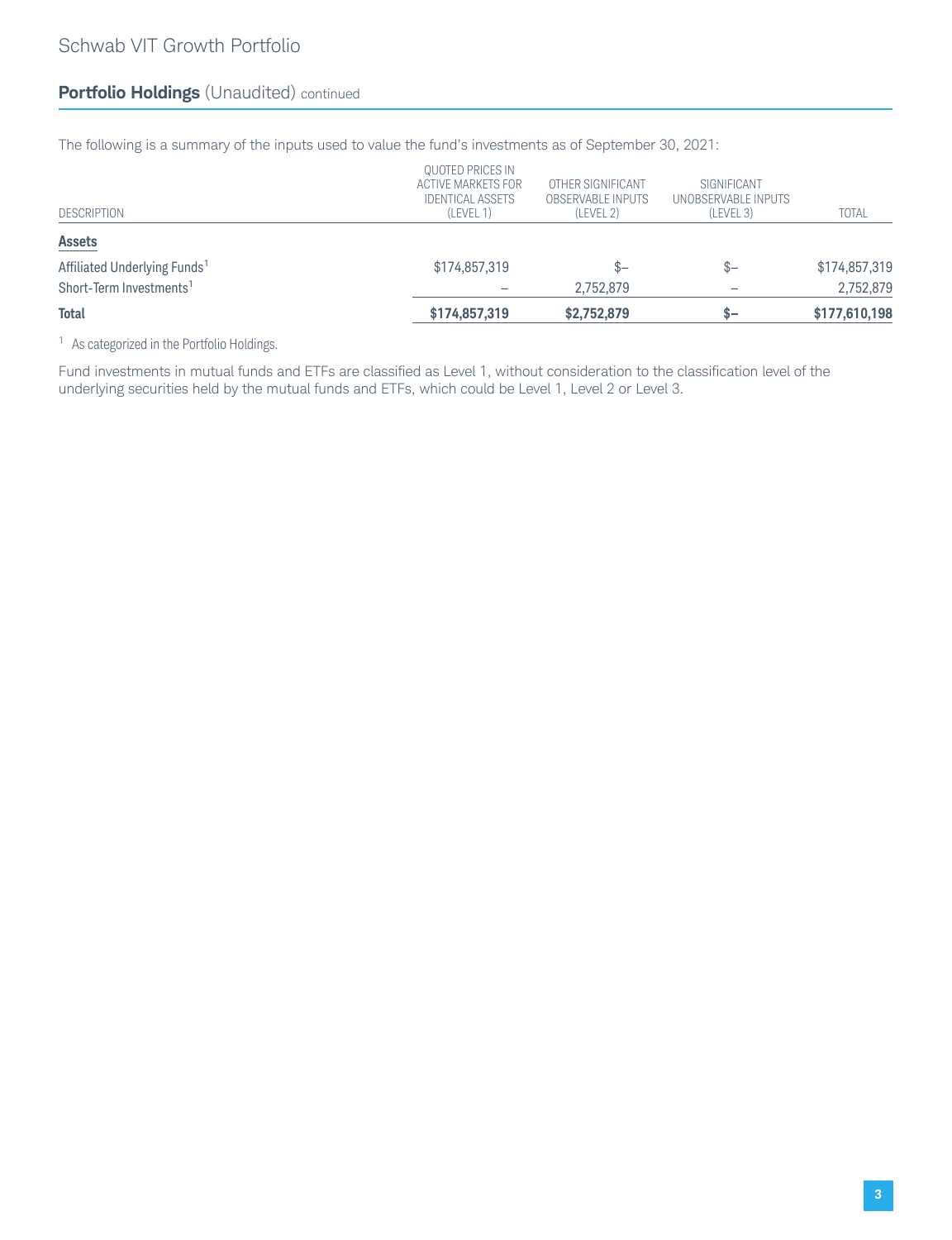#### **Notes to Portfolio Holdings (Unaudited)**

Under procedures approved by the fund's Board of Trustees (the Board), the investment adviser has formed a Pricing Committee to administer the pricing and valuation of portfolio securities and other assets and to ensure that prices used for internal purposes or provided by third parties reasonably reflect fair value. Among other things, these procedures allow the fund to utilize independent pricing services, quotations from securities and financial instrument dealers and other market sources to determine fair value.

The fund values the securities in its portfolio every business day. The fund uses the following policies to value various types of securities:

- **Securities traded on an exchange or over-the-counter:** Traded securities are valued at the closing value for the day, or, on days when no closing value has been reported, at the mean of the most recent bid and ask quotes.
- **Mutual funds:** Mutual funds are valued at their respective net asset values (NAVs).
- **Cash management sweep time deposits:** Balances held in cash management sweep time deposits are accounted for on a cost basis, which approximates fair value.
- **Securities for which no quoted value is available:** The Board has adopted procedures to fair value the fund's securities when market prices are not "readily available" or are unreliable. For example, the fund may fair value a security when it is de-listed or its trading is halted or suspended; when a security's primary pricing source is unable or unwilling to provide a price; or when a security's primary trading market is closed during regular market hours. The fund makes fair value determinations in good faith in accordance with the fund's valuation procedures. The Pricing Committee considers a number of factors, including unobservable market inputs when arriving at fair value. The Pricing Committee may employ techniques such as the review of related or comparable assets or liabilities, related market activities, recent transactions, market multiples, book values, transactional back-testing, disposition analysis and other relevant information. The Pricing Committee regularly reviews these inputs and assumptions to calibrate the valuations. Due to the subjective and variable nature of fair value pricing, there can be no assurance that a fund could obtain the fair value assigned to the security upon the sale of such security. The Board convenes on a regular basis to review fair value determinations made by the fund pursuant to the valuation procedures.

In accordance with the authoritative guidance on fair value measurements and disclosures under generally accepted accounting principles in the United States of America (GAAP), the fund discloses the fair value of its investments in a hierarchy that prioritizes the inputs to valuation techniques used to measure the fair value. The hierarchy gives the highest priority to valuations based upon unadjusted quoted prices in active markets for identical assets or liabilities (Level 1 measurements) and the lowest priority to valuations based upon unobservable inputs that are significant to the valuation (Level 3 measurements). If inputs used to measure the financial instruments fall within different levels of the hierarchy, the categorization is based on the lowest level input that is significant to the valuation. If the fund determines that either the volume and/or level of activity for an asset or liability has significantly decreased (from normal conditions for that asset or liability) or price quotations or observable inputs are not associated with orderly transactions, increased analysis and management judgment will be required to estimate fair value.

The three levels of the fair value hierarchy are as follows:

- Level 1 quoted prices in active markets for identical securities Investments whose values are based on quoted market prices in active markets, and whose values are therefore classified as Level 1 prices, include active listed equities, mutual funds and ETFs. Investments in mutual funds are valued daily at their NAVs, and investments in ETFs are valued daily at the last reported sale price or the official closing price, which are classified as Level 1 prices, without consideration to the classification level of the underlying securities held by an underlying fund.
- Level 2 other significant observable inputs (including quoted prices for similar securities, interest rates, prepayment speeds, credit risk, etc.) — Investments that trade in markets that are not considered to be active, but whose values are based on quoted market prices, dealer quotations or valuations provided by alternative pricing sources supported by observable inputs are classified as Level 2 prices. These generally include U.S. government and sovereign obligations, most government agency securities, investment-grade corporate bonds, certain mortgage products, less liquid listed equities, and state, municipal and provincial obligations.
- Level 3 significant unobservable inputs (including the fund's own assumptions in determining the fair value of investments) Investments whose values are classified as Level 3 prices have significant unobservable inputs, as they may trade infrequently or not at all. When observable prices are not available for these securities, the fund uses one or more valuation techniques for which sufficient and reliable data is available. The inputs used by the fund in estimating the value of Level 3 prices may include the original transaction price, quoted prices for similar securities or assets in active markets, completed or pending third-party transactions in the underlying investment or comparable issuers, and changes in financial ratios or cash flows. Level 3 prices may also be adjusted to reflect illiquidity and/or non-transferability, with the amount of such discount estimated by the fund in the absence of market information. Assumptions used by the fund due to the lack of observable inputs may significantly impact the resulting fair value and therefore the fund's results of operations.